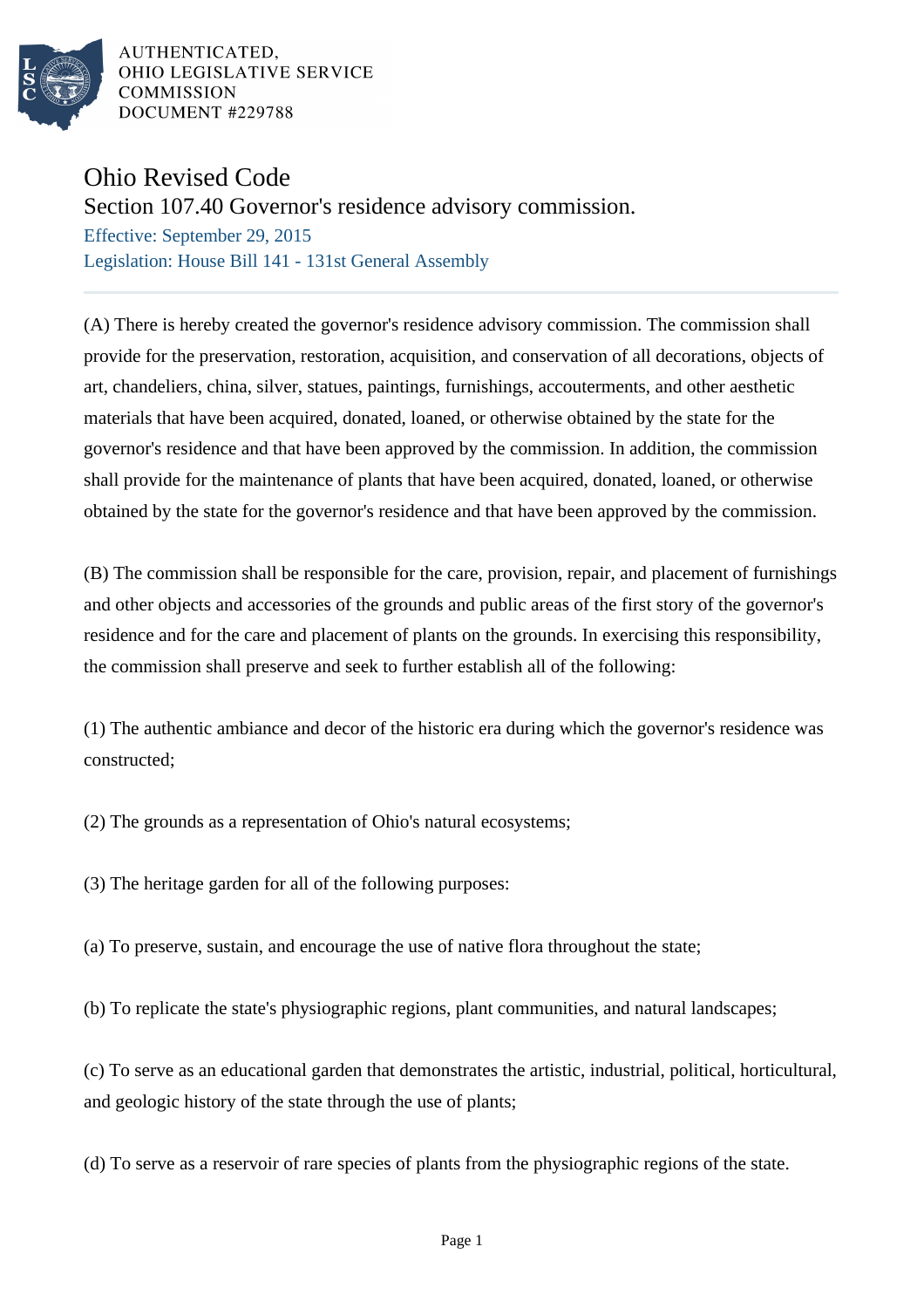

AUTHENTICATED. OHIO LEGISLATIVE SERVICE **COMMISSION** DOCUMENT #229788

These duties shall not affect the obligation of the department of administrative services to provide for and adopt policies and procedures regarding the use, general maintenance, and operating expenses of the governor's residence.

(C) The commission shall consist of eleven members. One member shall be the director of administrative services or the director's designee, who shall serve during the director's term of office and shall serve as chairperson. One member shall be the director of the Ohio history connection or the director's designee, who shall serve during the director's term of office and shall serve as vicechairperson. One member shall represent the Columbus landmarks foundation. One member shall represent the Bexley historical society. One member shall be the mayor of the city of Bexley, who shall serve during the mayor's term of office. One member shall be the chief executive officer of the Franklin park conservatory joint recreation district, who shall serve during the term of employment as chief executive officer. The remaining five members shall be appointed by the governor with the advice and consent of the senate. The five members appointed by the governor shall be persons with knowledge of Ohio history, architecture, decorative arts, or historic preservation, and one of those members shall have knowledge of landscape architecture, garden design, horticulture, and plants native to this state.

(D) Of the initial appointees, the representative of the Columbus landmarks foundation shall serve for a term expiring December 31, 1996, and the representative of the Bexley historical society shall serve for a term expiring December 31, 1997. Of the five members appointed by the governor, three shall serve for terms ending December 31, 1998, and two shall serve for terms ending December 31, 1999. Thereafter, each term shall be for four years, commencing on the first day of January and ending on the last day of December. The member having knowledge of landscape architecture, garden design, horticulture, and plants native to this state initially shall be appointed upon the first vacancy on the commission occurring on or after June 30, 2006.

Each member shall hold office from the date of the member's appointment until the end of the term for which the member was appointed. Any member appointed to fill a vacancy occurring prior to the end of the term for which the member's predecessor was appointed shall hold office for the remainder of the term. Any member shall continue in office subsequent to the expiration of the term until the member's successor takes office.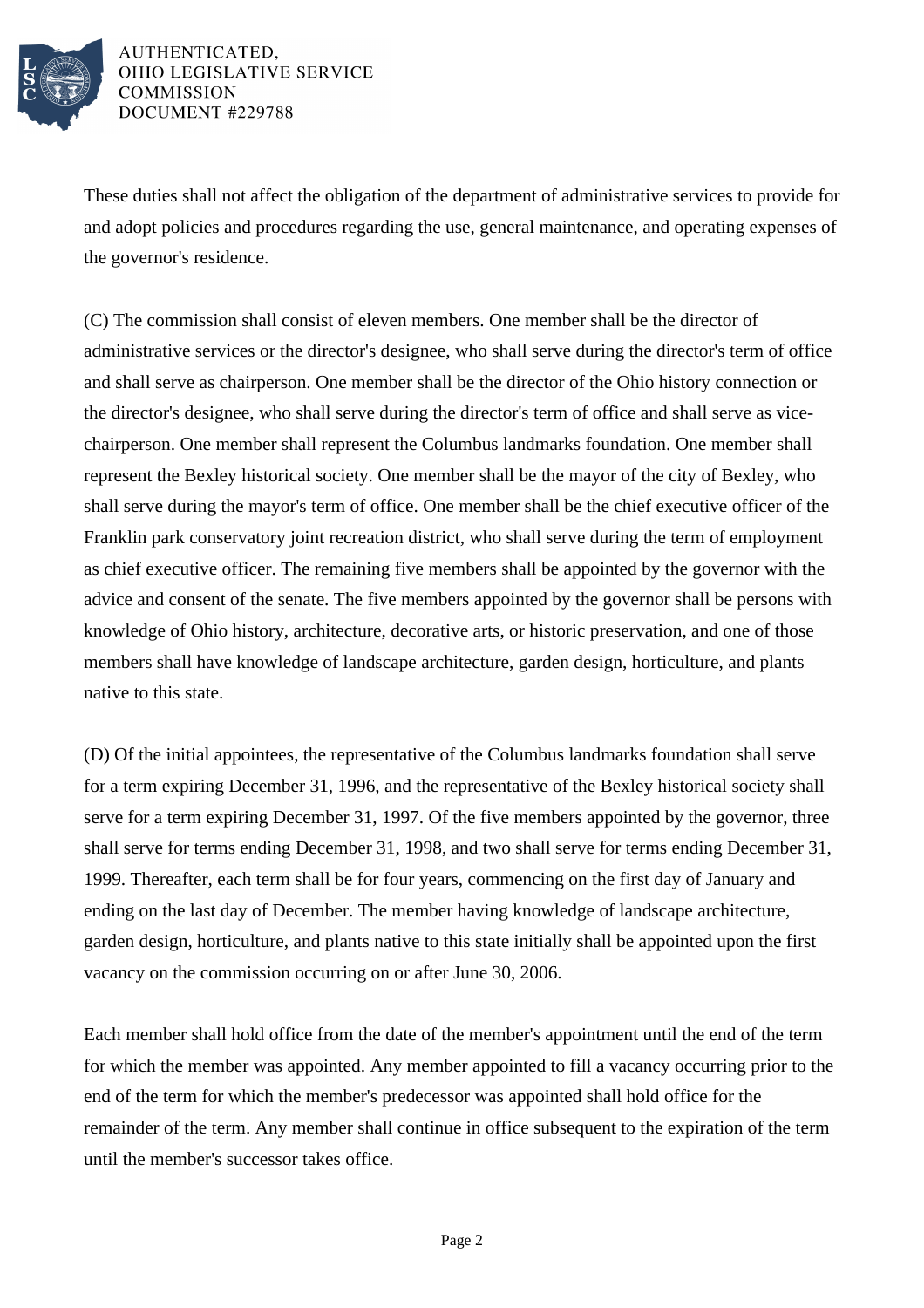

AUTHENTICATED. OHIO LEGISLATIVE SERVICE **COMMISSION** DOCUMENT #229788

(E) Six members of the commission constitute a quorum, and the affirmative vote of six members is required for approval of any action by the commission.

(F) After each initial member of the commission has been appointed, the commission shall meet and select one member as secretary and another as treasurer. Organizational meetings of the commission shall be held at the time and place designated by call of the chairperson. Meetings of the commission may be held anywhere in the state and shall be in compliance with Chapters 121. and 149. of the Revised Code. The commission may adopt, pursuant to section 111.15 of the Revised Code, rules necessary to carry out the purposes of this section.

(G) Members of the commission shall serve without remuneration, but shall be compensated for actual and necessary expenses incurred in the performance of their official duties.

(H) All expenses incurred in carrying out this section are payable solely from money accrued under this section or appropriated for these purposes by the general assembly, and the commission shall incur no liability or obligation beyond such money.

(I) Except as otherwise provided in this division, the commission may accept any payment for the use of the governor's residence or may accept any donation, gift, bequest, or devise for the governor's residence or as an endowment for the maintenance and care of the garden on the grounds of the governor's residence in furtherance of its duties. The commission shall not accept any donation, gift, bequest, or devise from a person, individual, or member of an individual's immediate family if the person or individual is receiving payments under a contract with the state or a state agency for the purchase of supplies, services, or equipment or for the construction, reconstruction, improvement, enlargement, alteration, repair, painting, or decoration of a public improvement, except for payments received under an employment contract or a collective bargaining agreement. Any revenue received by the commission shall be deposited into the governor's residence fund, which is hereby established in the state treasury, for use by the commission in accordance with the performance of its duties. All investment earnings of the fund shall be credited to the fund. Title to all property acquired by the commission shall be taken in the name of the state and shall be held for the use and benefit of the commission.